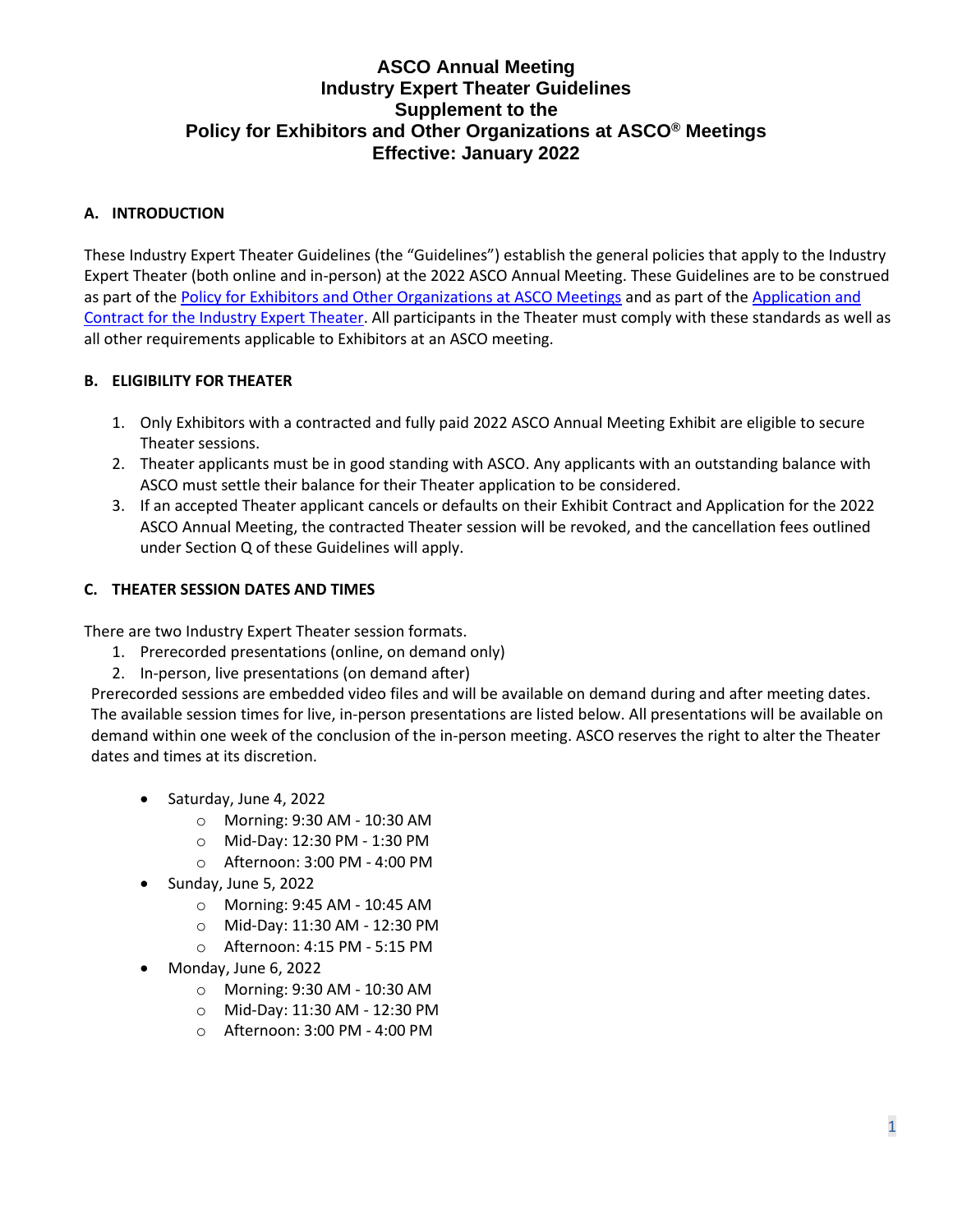## **D. APPLICATION DEADLINES**

Applications and payment for the Theater must be received by ASCO no later than Friday, January 28, 2022. Applications may be voided if final title and speaker information is not received by Wednesday, February 23, 2022. ASCO may, in its discretion, accept applications after this deadline**.** 

- 1. No later than Wednesday, March 9, 2022: ASCO will notify all Theater applicants whether their applications have been accepted.
- 2. No later than Wednesday, March 16, 2022: Accepted applicants must notify ASCO whether they will move forward with their Theater session. Applicants that accept an ASCO offer of a Theater session shall be considered "Theater Participants."
- 3. Friday, March 25, 2022: deadline for accepted applicants to provide description of presentation for the Annual Meeting materials. After Wednesday, March 30, 2022, ASCO will not be able to make changes in print materials.

# **E. THEATER SESSION ASSIGNMENT**

ASCO anticipates accepting applications for Theater sessions on a first-come, first-served basis, in the order received by ASCO. Applicants may submit applications for more than one session; however, ASCO will only consider accepting more than one session per company if space allows after ASCO has approved the first application for each company. Although ASCO will attempt to accommodate requests for specific Theater session dates and times for the live, inperson presentations, no guarantees can be made that an approved applicant will be assigned the specific date and time requested. ASCO reserves the right to reject any application at its sole discretion.

Any accepted Theater applicant that desires a date and time other than the assigned date and time may submit a written request to [stephanie.houck@spargoinc.com.](mailto:stephanie.houck@spargoinc.com) ASCO will consider requests for reassignment on a first-come, first-served basis. No guarantees can be made that another Theater session date and time will be available.

## **F. PRICING & PAYMENT**

- 1. Pricing
	- o Prerecorded presentations (on demand only): \$65,000
	- o Live, in-person presentations (on demand included): \$95,000
- 2. Payment for each Theater is due upon receipt of the application.
- 3. ASCO will refund 100% of fees for Theater sessions not accepted.

## **G. THEATER PRESENTATION GUIDELINES**

- 1. Theater presentations are meant to highlight a new product or service or present information on the development of a product, such as data on a product. They should focus on the science relating to the development of a product/service of the Theater Participant not just the product or service itself.
- 2. Theater presentations should be tasteful, appropriate, professional, and educational in nature.
- 3. Theater presentations should be no more than 60 minutes in length including any Q&A.
- 4. Theater Participants with prerecorded content are responsible for developing and recording their Theater content and for providing a final mp4 file of that video to ASCO for review and approval no later than Friday, May 13, 2022.
- 5. Theater presentations should feature one or more key internal scientific staff of the Theater Participant, no outside or third-party scientists or speakers, i.e. no Key Opinion Leaders. Theater presenters must be employees of the Theater Participant.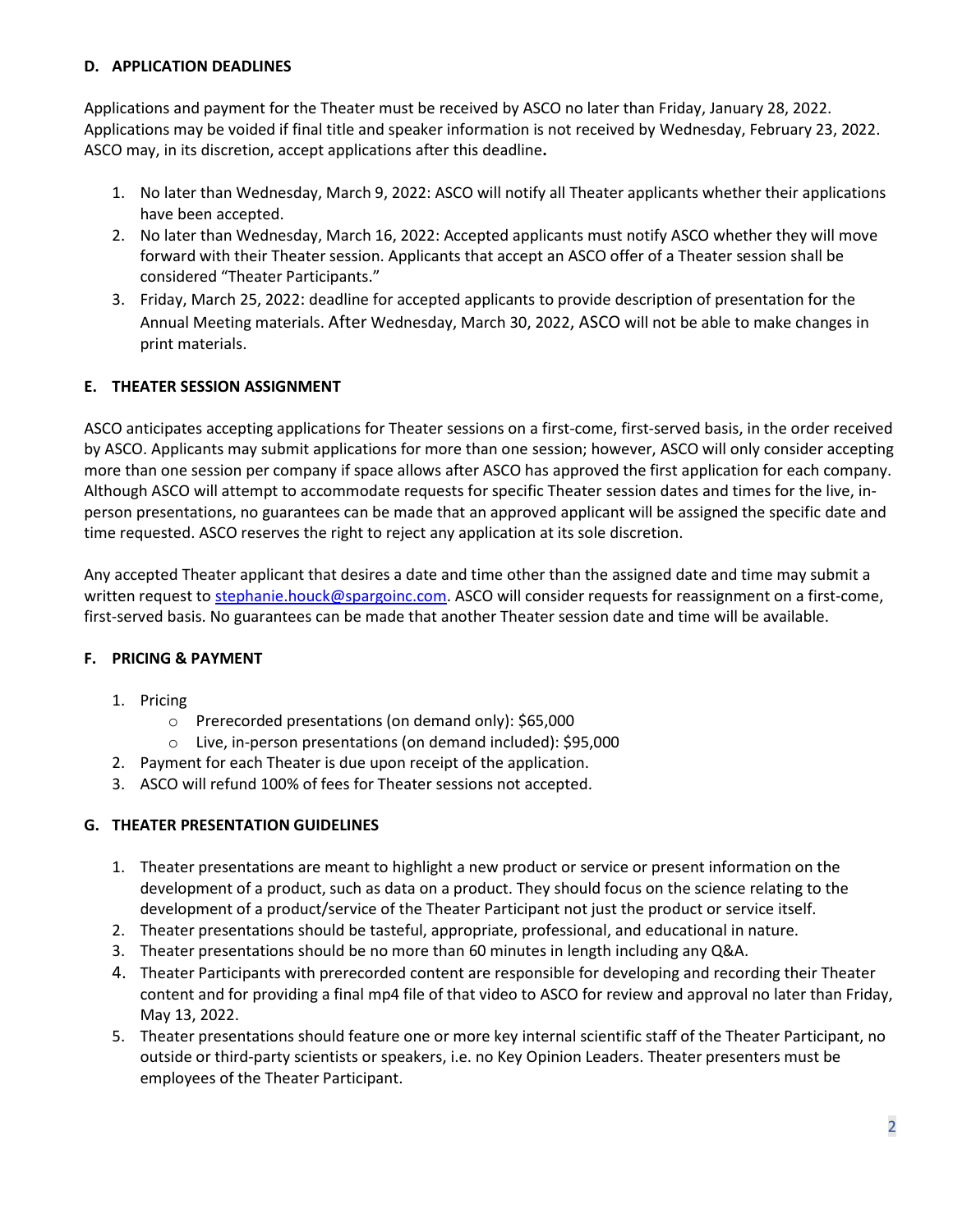- 6. Theater Participants are not permitted to present any CME/CE educational symposia, sessions, or activities in the Theater.
- 7. Theater Participants shall submit speakers and topics to ASCO for approval prior to being publicized.
- 8. Theater activities shall not include information, papers, or abstracts that have not yet been presented at the Annual Meeting or other ASCO Meetings. All Theater sessions shall comply with ASCO's Abstract Confidentiality Policy.
- 9. Theater Participants and all activities in the Theater must comply with all applicable laws and guidance, including U.S. Food and Drug Administration (FDA) laws, regulations, and guidelines, including those regarding industry-supported scientific and educational activities; the Council of Medical Specialty Societies (CMSS) Code for Interactions with Companies; the American Medical Association (AMA) Ethical Opinion on Gifts to Physicians; the PhRMA Code on Interactions with Healthcare Professionals; the Office of Inspector General Compliance Program Guidance for Pharmaceutical Manufacturers; and all intellectual property laws and legal requirements.
- 10. Each Theater Participant is solely responsible for the content of its presentation, including obtaining all appropriate intellectual property permissions and licenses for slides and other materials that will be presented or distributed.

## **H. LOCATION OF THEATER**

The Industry Expert Theater is located in the 2022 ASCO Annual Meeting Exhibit Hall. All in-person sessions will have slide and audio capture and will be posted along with prerecorded sessions on demand on ASCO's website. Recordings of in-person presentations and on demand only sessions will be available to registered attendees once they have logged in using their ASCO username and password. ASCO reserves the right to alter in-person or online location of the Theater at any time.

# **I. THEATER CONFIGURATION (IN-PERSON ONLY)**

- 1. The Theater will include seating for up to two hundred (200) attendees. ASCO will provide a standing lectern with microphone, presentation laptop, projector, confidence monitor and screen; two A-frame easels; a wireless microphone on a stand in the center of the room for audience questions; and a draped six-foot table on which Theater Participants may place literature for access during their assigned Theater slot. One Lead Retrieval unit and operator to scan badges will also be provided. The scanned leads will be emailed (in Excel format) to the contact provided on the application within twenty-four (24) hours of the completion of the Theater Participant's timeslot.
- 2. Room set, including seating and stage, cannot be modified.
- 3. Any additional A/V needs must be ordered in advance through Freeman AV. Costs are the sole responsibility of the Theater Participant.

## **J. INSTALLATION & DISMANTLING (IN-PERSON ONLY)**

- 1. Installation: Theater Participants will have access to the Theater thirty (30) minutes before their assigned Theater session time. Theater Participants and their speaker(s) may prepare for the presentation during this time. Please note attendees will be allowed into the Theater approximately fifteen (15) minutes before the presentation begins.
- 2. Dismantling: Theater Participants must remove all literature, materials, handouts, etc., from the Theater within fifteen (15) minutes of the end of their assigned Theater session time. Any conversations or other activities that exceed fifteen (15) minutes after their session time should be taken back to their exhibit booth space. Any materials left longer than fifteen (15) minutes after the session's conclusion will be considered trash and disposed of accordingly.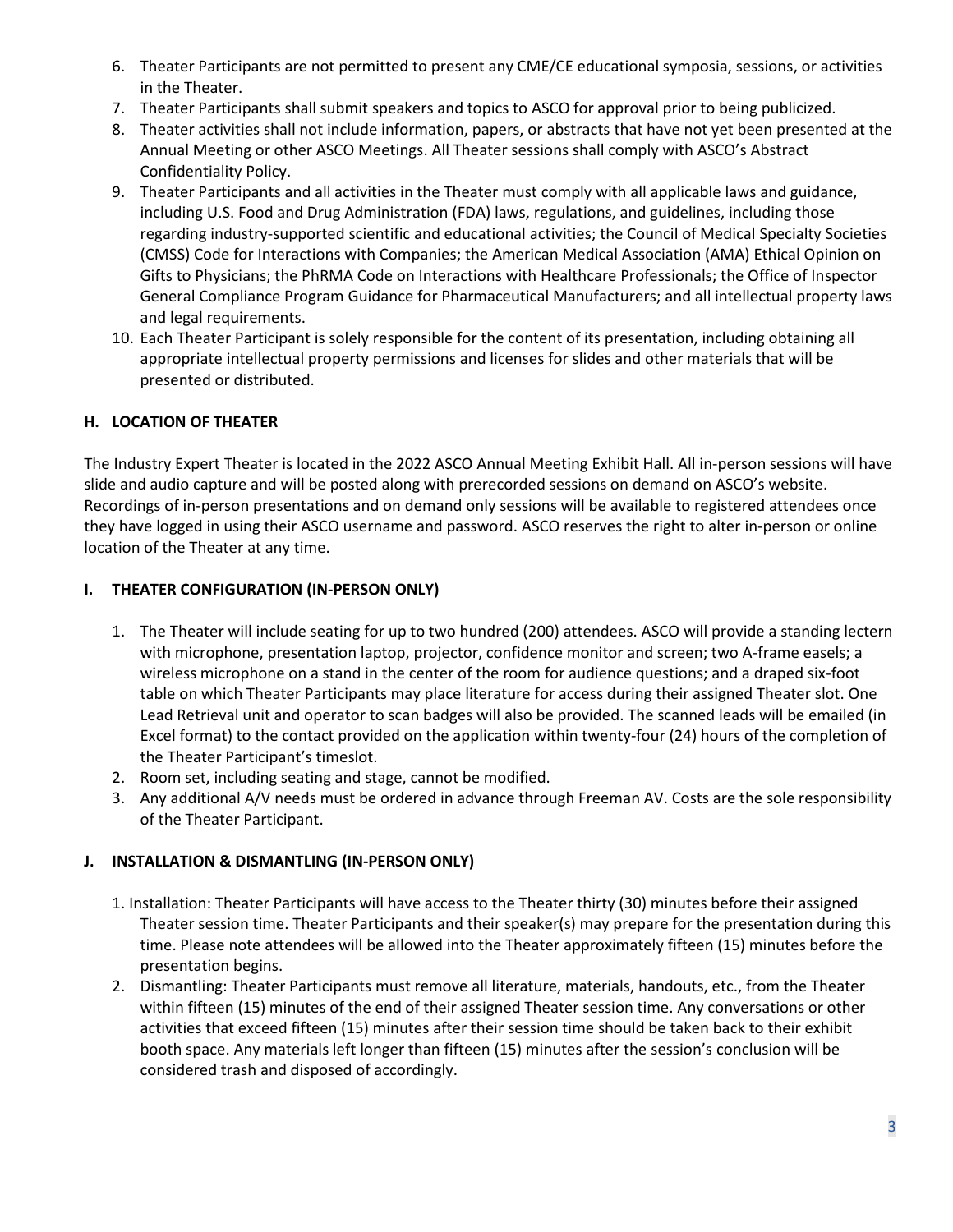#### **K. FOOD & BEVERAGE (IN-PERSON ONLY)**

No food or beverage may be provided by the Theater Participant.

#### **L. PHOTOGRAPHY, VIDEO RECORDING & AUDIO RECORDING (IN-PERSON ONLY)**

All in-person sessions will have slide and audio capture included as part of the session package. Theater Participants must use Freeman AV for any additional audio visual equipment and obtain prior written approval from ASCO to photograph, videotape, and/or audiotape their own presentations (outside of the capture provided by ASCO). Exhibitors are not permitted to photograph, videotape, and/or audiotape any sessions other than their own. Any additional fees incurred will be the responsibility of the exhibitor. For more information, please contact [stephanie.houck@spargoinc.com.](mailto:stephanie.houck@spargoinc.com)

#### **M. RESPONSIBILITY FOR PROPERTY (IN-PERSON ONLY)**

Each Theater Participant must make provisions for safeguarding its own goods, materials, equipment, display, and giveaways during its assigned session time, including during installation and dismantling.

#### **N. REGISTRATION & ADMISSION OF ATTENDEES**

- 1. All attendees of Theater presentations must be registered attendees of the ASCO Annual Meeting.
- 2. Pre-registration for the Theater presentations is not permitted. All attendees of the ASCO Annual Meeting are eligible to attend sessions in the Theater.
- 3. ASCO shall always have sole authority over admission policies to the Theater and may limit attendance in its discretion, including to comply with applicable laws and regulations and to address reasonable limits on capacity.

## **O. PROMOTION OF THE THEATER AND PROMOTIONAL MATERIALS**

- *1.* All promotional materials (including announcements, advertisements, invitations, emails, websites, posters, and flyers) relating to the Theater must be approved by ASCO *prior to printing or use*. Final versions of materials shall be submitted by the Theater Participant for review and approval by ASCO on or before Friday, May 6, 2022. Submissions should be sent via email to [stephanie.houck@spargoinc.com.](mailto:stephanie.houck@spargoinc.com) Please allow a minimum of three business days for review and approval.
- 2. The following statement must be prominently displayed and included on all promotional materials (including announcements, advertisements, invitations, emails, websites, posters, and flyers) and all derivative products for the Theater presentation:

"Not an official event of the 2022 ASCO Annual Meeting. Not sponsored, endorsed, or accredited by ASCO®, CancerLinQ®, or Conquer Cancer® the ASCO Foundation. Not CMEaccredited."

- 3. No Theater presenter or other Theater Participant may be identified by any applicable ASCO title.
- 4. All materials promoting a Theater presentation must clearly indicate the name of the Theater Participant for the presentation.
- 5. No marketing materials or communications of any kind, advertising, or other written or spoken descriptions of the Theater presentation may use the ASCO<sup>®</sup> or Conquer Cancer<sup>®</sup> The ASCO Foundation name or logo, or otherwise suggest or imply that ASCO or Conquer Cancer has endorsed, sponsored, or accredited the presentation. The name of the Annual Meeting may be mentioned one (1) time in each communication for identification purposes, in a reasonably-sized, neutral font. ASCO, Conquer Cancer The ASCO Foundation or the name of the ASCO meeting may not be part of a title or heading of the Theater presentation, be prominently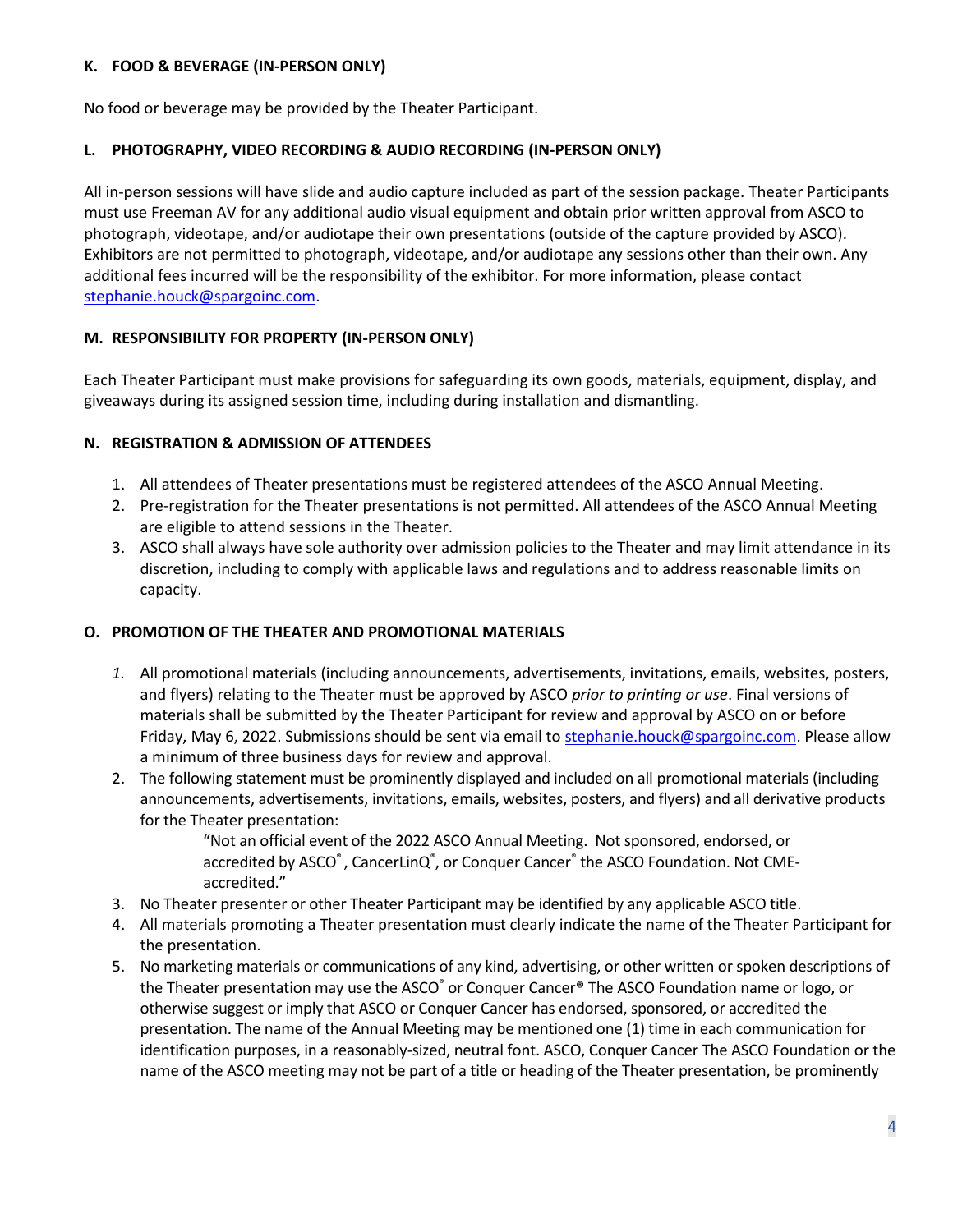featured, or listed first in materials. ASCO slide templates, color schemes, or other means of masking the Theater presentation with an ASCO-sponsored event may not be used.

- 6. Repurposed or post-Theater materials developed as a result of content from the Theater must NOT include any reference to ASCO, Conquer Cancer The ASCO Foundation, or the 2022 ASCO Annual Meeting.
- 7. Promotional materials may be sent to the Theater Participant's in-house mailing list. For approval of content, contact [stephanie.houck@spargoinc.com.](mailto:stephanie.houck@spargoinc.com)
- 8. ASCO will offer a one-time complimentary use of the 2022 ASCO Annual Meeting advance registration list (available after Friday, April 29, 2022) to each Theater Participant, to be used solely for promotion of the Participant's Theater presentation. The advance registration list contains only the names and mailing addresses of attendees. Prior to receiving the list, the Theater Participant must submit its promotional material for approval and execute ASCO's One-time Use Agreement. ASCO strongly recommends that the Theater Participant submit the promotional material for approval before printing. For approval, contact [stephanie.houck@spargoinc.com.](mailto:stephanie.houck@spargoinc.com)
- 9. All promotional activities relating to the Theater shall comply with all ASCO policies, including the Policies for [Exhibitors and Other Organizations at ASCO Meetings.](https://www.asco.org/meetings-education/meetings/exhibitor-information/exhibitor-policies)
- 10. Solicitation in the aisles of the Exhibit Hall, including outside the Theater and the Theater Participant's exhibit space, is strictly prohibited.
- 11. Secure authorized [Advertising Opportunities](https://conferences.asco.org/am/advertising-opportunities) to gain more visibility for your presentation.

# **P. PROMOTION OF THEATER BY ASCO**

- 1. The Theater will be promoted by ASCO, in the following ways:
	- A schedule will be listed on the 2022 ASCO Annual Meeting website [\(am.asco.org\)](https://conferences.asco.org/am/attend).
	- Theater sessions will be listed on ASCO's website and in the printed program.
	- The Theater will be highlighted in the *Daily News,* both print and digital editions.
	- Emails will be sent to attendees leading up to and during the Annual Meeting, encouraging them to visit the Theater.
	- Announcements encouraging attendees to visit the Theater will be made via ASCO's Twitter feed.
	- The Theater will be publicized in the Annual Meeting walk in slides, which will be shown prior to the sessions, both online and in-person.
	- Signage (with the entire Industry Expert Theater schedule) directing attendees from the Grand Concourse to the Industry Expert Theater in the back of the Exhibit Hall.
- 2. ASCO will provide each Theater Participant with the 2022 ASCO Annual Meeting registration list which contains only the names and mailing addresses of attendees, as specified above.
- 3. ASCO will provide each Theater Participant select metrics for any on demand viewing of their presentation.
- 4. ASCO will provide each Theater Participant with the following signage:
	- (1) 22"x28" single sided signs with chrome sign holders placed outside the Theater thirty (30) minutes prior to the Theater Participant's assigned session time.
	- One wall panel or meter board with a list of all Theater Participant's sessions.
	- Theater Participants are permitted to supplement this signage with signage immediately at the entrance(s) of the Theater and within their contracted exhibit space only.
		- i. The signs at the entrance(s) of the Theater must be professionally printed, no larger than 28" x 44", and may be ordered through Freeman or a contractor of the Participant's choosing.
		- ii. Proposed copy for signage must be approved by ASCO Exhibits Management prior to printing. For approval, contact [stephanie.houck@spargoinc.com.](mailto:stephanie.houck@spargoinc.com)
		- iii. A maximum of two signs may be displayed at the Theater. Signage may only be placed outside the Theater beginning thirty (30) minutes prior to the Theater Participant's session time and must be removed within fifteen (15) minutes of the conclusion of the session. Any